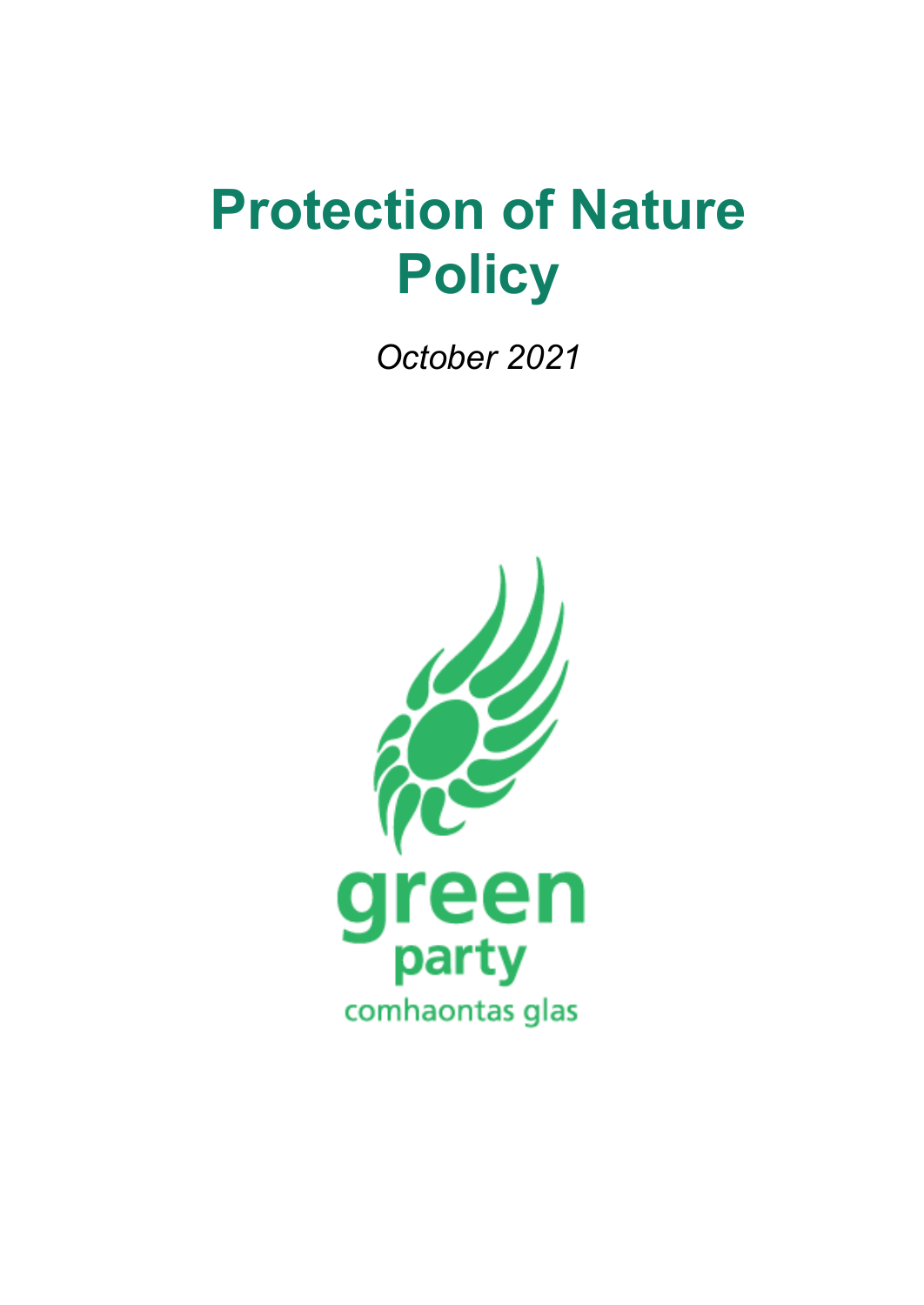## **Contents**

| 1            |     |  |  |
|--------------|-----|--|--|
| $\mathbf{2}$ |     |  |  |
|              | 2.1 |  |  |
|              | 2.2 |  |  |
| $\mathbf{3}$ |     |  |  |
|              | 3.1 |  |  |
|              | 3.2 |  |  |
|              | 3.3 |  |  |
|              | 3.4 |  |  |
|              | 3.5 |  |  |
|              | 3.6 |  |  |
|              | 3.7 |  |  |
| 4            |     |  |  |
| 5            |     |  |  |
| 6            |     |  |  |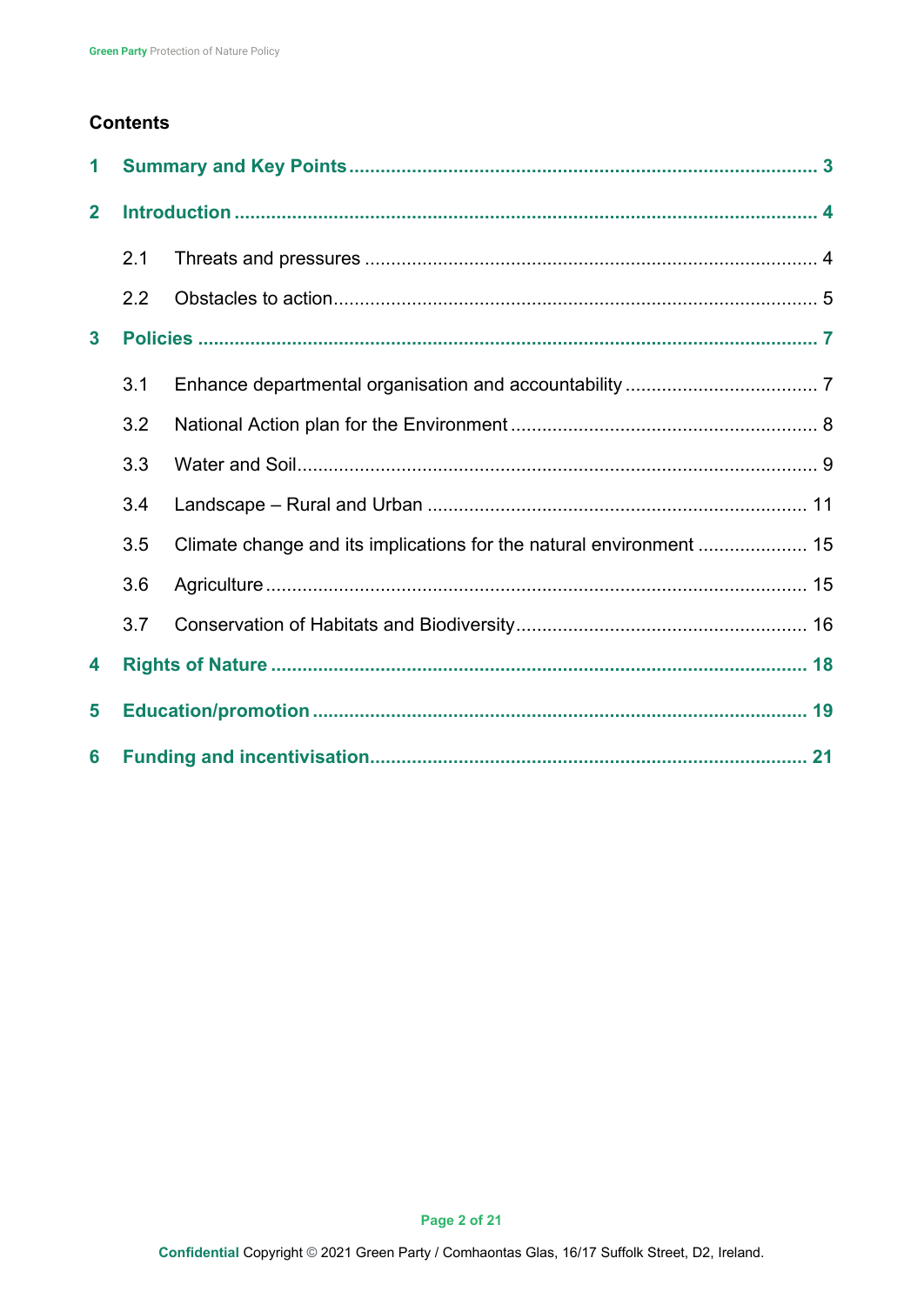# <span id="page-2-0"></span>**1 Summary and Key Points**

Our goals are to reverse declines in habitat richness, to increase biodiversity, to improve quality of waters in lakes, rivers streams and coastlines, to reduce flooding risks, to enrich urban environments, to improve air quality, to protect against emerging threats and to support systemic changes to bring about long term sustainability for future generations. We wish to see Ireland blossom as a country with healthy soils, water and air supporting a much richer bird, animal, plant and insect life because we recognise that the health and wellbeing of the biosphere is integral to, and deeply interwoven with, human health and wellbeing. This will benefit citizens and tourists alike.

A strengthened Department of the Environment will unify responsibilities scattered in different corners of government. This will ensure joined up, results-oriented management of a better environment for everyone.

Our key policy objective is to develop the less economically important one third of agricultural land, which will be managed under the principles of High Nature Value Farming. This focuses on the environmental results achieved by landholders. This will improve biodiversity and tourism, while reducing pollution and flooding.

Our next policy objective is to support forward looking initiatives that recognise the intrinsic value of and the inherent rights of nature which aim to bring about the long-term systemic changes needed for humanity to flourish in harmony with nature for generations to come.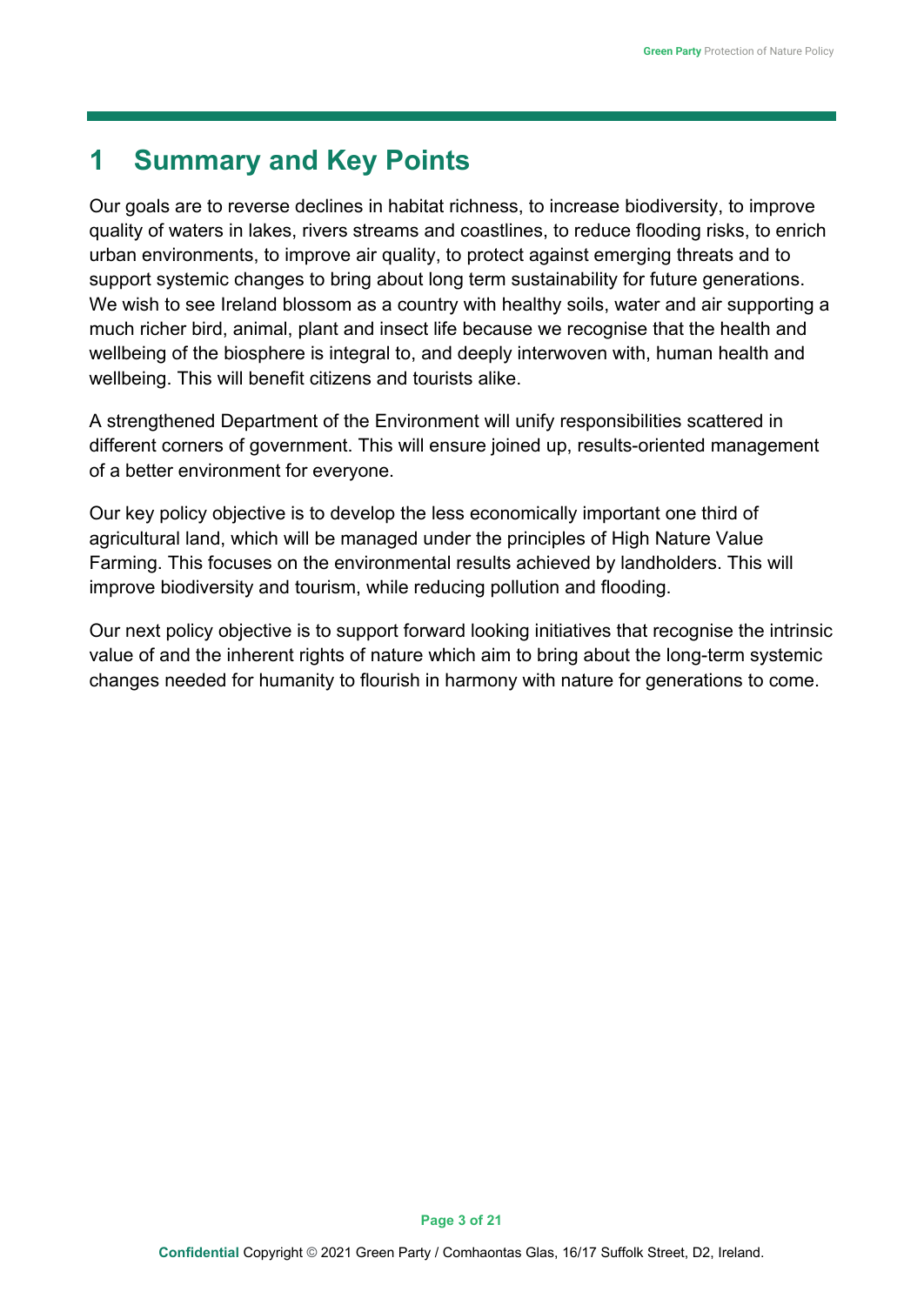# <span id="page-3-0"></span>**2 Introduction**

The Green Party aims to incorporate nature into the mainstream political arena. Recent governments have given little if any consideration to the state of the environment despite the enormous contribution the natural environment provides to society, to farming, to tourism, and to quality of life.

We are proposing a set of policies that would form the basis of good management of the natural environment. These include relieving funding restraints, reorganising environmental responsibilities in government, adding value to non-viable farms through conservation measures, integrating environmental stewardship into agricultural activities, and supporting innovative approaches in law and governance to achieve long term sustainability."

The Green Party's vision for our natural environment is that it is protected and enhanced for the common good of our generation and for future generations. The natural environment must be included in decision making with consideration given to our natural habitats and species alongside our development goals so that we prosper in harmony with nature. This approach will lead to the convergence of development and conservation, resulting in an enriched nation.

## <span id="page-3-1"></span>**2.1 Threats and pressures**

The most widespread 'threats and pressures' amongst all habitats are from pollution, human intrusion, agriculture practices, the built environment, invasive and problematic species, and from natural systems modification (e.g., drainage).

"The main pressures to habitats are:

- Ecologically unsuitable grazing levels in key habitats
- Fresh water pollution from agricultural and municipal waste
- Land Modification
- Use of pesticides, herbicides, and excessive use of fertilisers
- Overcutting and destruction of hedgerows
- Non-native commercial forestry threatens natural habitats and species by altering the local ecosystem.
- Habitat erosion, with several species near extinction including the hen harrier, curlew and the Golden Eagle.

#### **Page 4 of 21**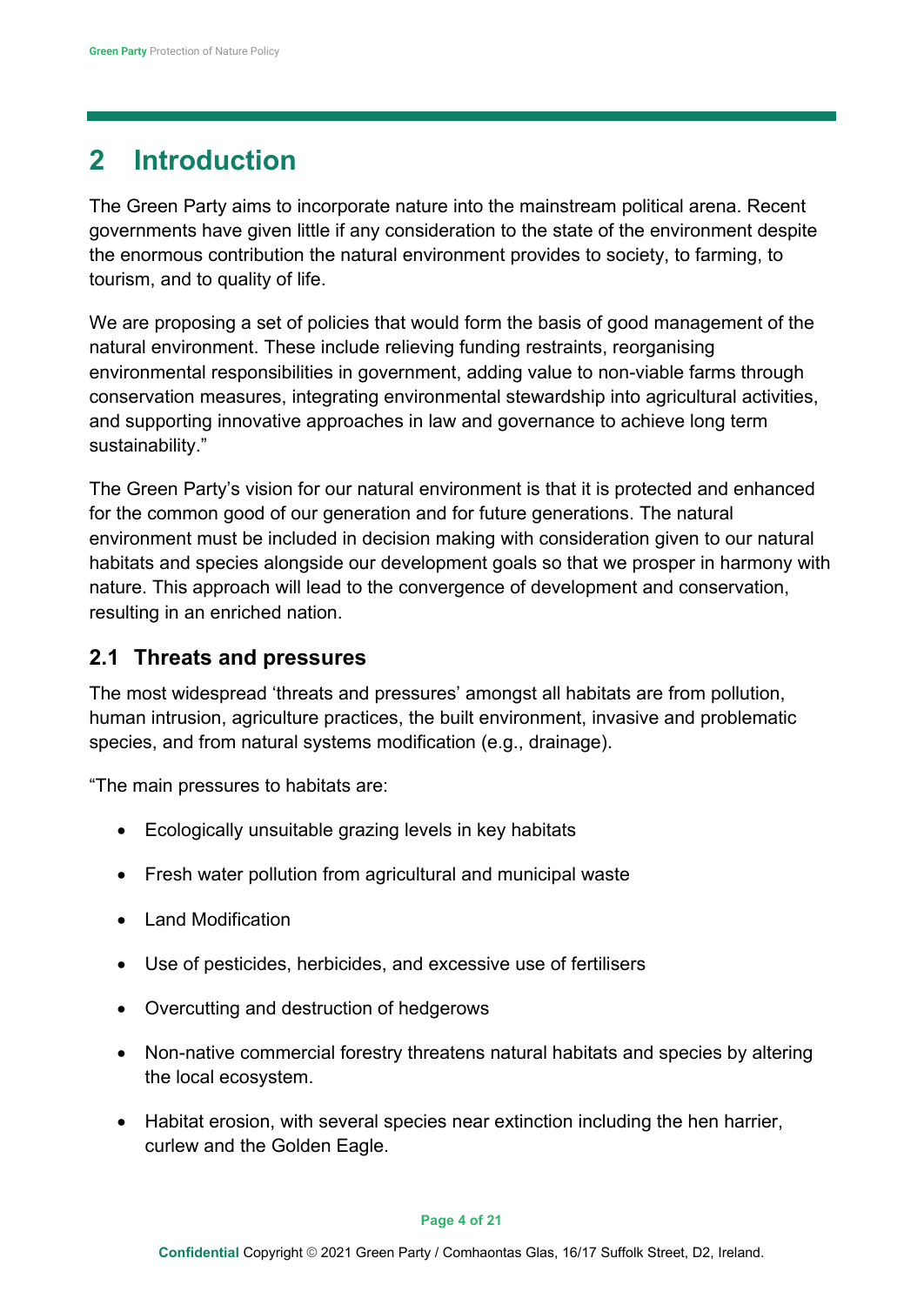- Flooding in Shannon and other river basins
- Burning in upland areas
- Invasive species

Ireland has 585 sites designated as protected for conservation reasons (154 Special Protection Areas, and 431 Special Areas of Conservation) along with 148 raised and blanket bogs. Many habitats are deteriorating. Since 2007, nine (16%) habitats demonstrate a genuine improving trend, 18 (31%) habitats are declining, no change is reported for 28 (48%) habitats and an unknown trend reported for 3 (5%) habitats<sup>[1](#page-4-1)</sup>

A European Commission website<sup>[2](#page-4-2)</sup> usefully summarises many of the key problems, including the observation that, in May 2015 all of Ireland's wetlands have an unfavourable conservation status and are continuing to deteriorate:

- The majority of Ireland's most important habitats are reported to be of poor or bad conservation status, including raised and blanket bogs, dune systems, oligotrophic lakes, fens and mires, natural grasslands and woodlands.
- Of over 60 different species assessed in 2013 more than half (52%) were deemed 'favourable, 20% as 'inadequate', 12% as 'bad' and 16% as 'unknown'. The assessment report also found that bird species, such as the curlew and dunlin, are in major decline in Ireland.
- While pollinators provide €53M in value the Irish economy, one third of Irish bee species are close to extinction<sup>[3](#page-4-3)</sup>.

# <span id="page-4-0"></span>**2.2 Obstacles to action**

Ireland has generally failed to place environmental concerns at the centre of all policy and decision making at national, regional and local levels, and environmental policy and legislation has failed to keep up with European and world developments. This lack of interest is reflected in the following deficits in our system:

- Failure to adequately fund the National Parks and Wildlife Service and conservation.
- The Common Agriculture Policy often provides incentives to the maximisation of land for agricultural production to the detriment of the environment, but our

<span id="page-4-1"></span><sup>1</sup> The Status of EU Protected Habitats and Species in Ireland, 2013, Dept Arts, Heritage & Gaeltacht. <https://www.npws.ie/sites/default/files/publications/pdf/Art17-Vol1-web.pdf>

<span id="page-4-2"></span><sup>2</sup> European Commission website on Ireland's environment. http://ec.europa.eu/ireland/news/key-eu-policyareas/environment\_en

<span id="page-4-3"></span><sup>3</sup> All-Ireland Pollinator Plan, 2013, www.biodiversityireland.ie/pollinator-plan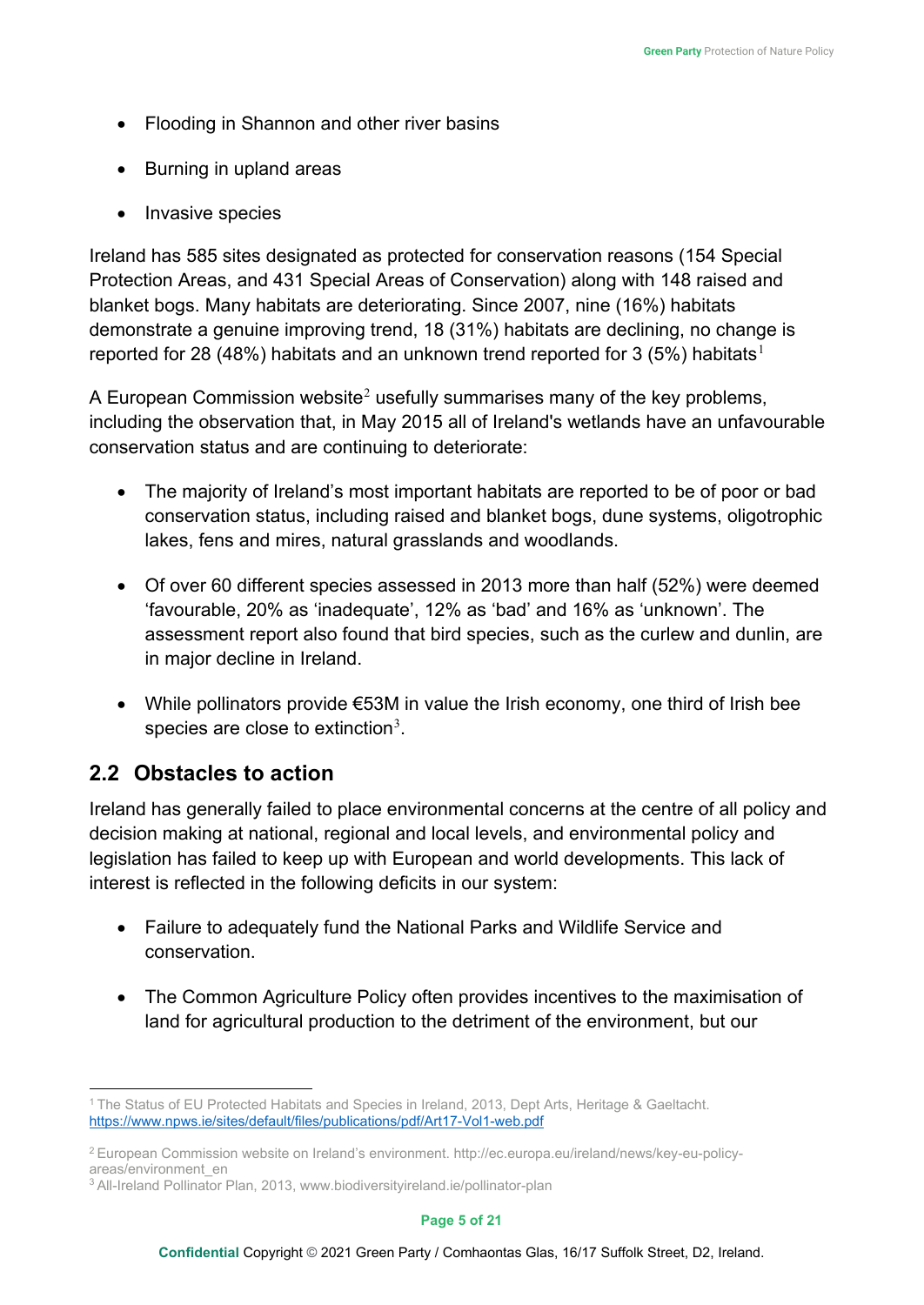government has substantial power to direct these incentives in a different way, which it has to date ignored.

- Regulations within the Organic Farming Scheme impede the expansion of Organic Farming.
- Dispersion of ministerial responsibility for environment conservation across many departments.
- Unfulfilled EU obligations.
- Agricultural incentive schemes of the Department of Agriculture (REPS/GLAS) fail to protect and develop the environment.
- Bias in environmental law towards managing the externalities of business as usual rather than addressing root causes.
- Discord between the legal system and science: the legal system treats nature as a lifeless object, while treating economic arrangements as living subjects of the law.

Agricultural incentive schemes (REPS/GLAS) by Dept. of Agriculture fail to protect and develop the environment.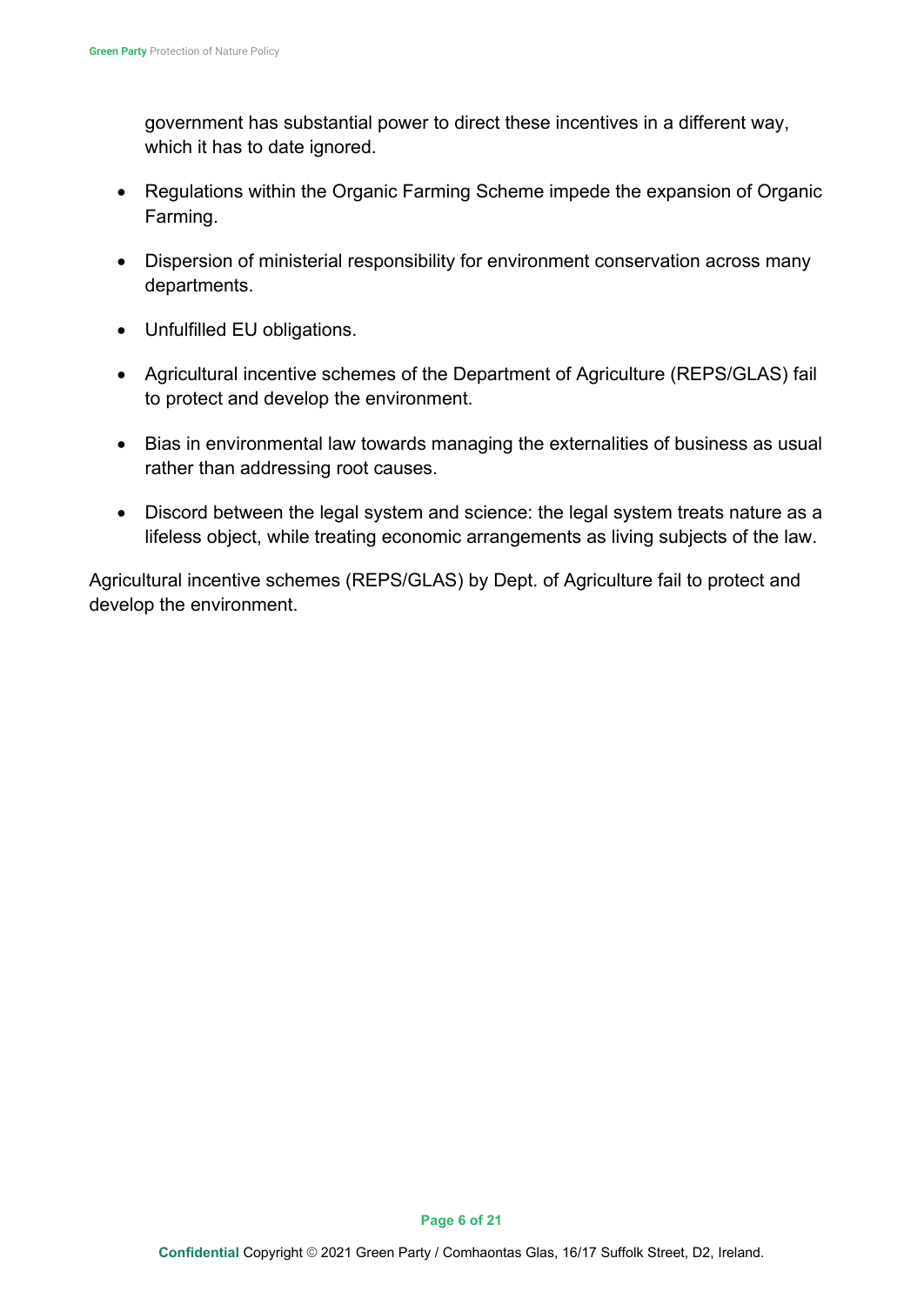# <span id="page-6-0"></span>**3 Policies**

## <span id="page-6-1"></span>**3.1 Enhance departmental organisation and accountability**

The Green Party's vision of how to expand and extend the remit and enforcement powers of the Environmental Protection Agency are outlined in a separate document, the [Environmental Protection Agency Reform Policy.](https://greenparty.ie/wp-content/uploads/2015/11/Environmental-Protection-Agency-Reform-Policy.pdf)

**National Parks and Wildlife Service (NPWS)**

A lack of funding has been a fundamental challenge for the NPWS, due to a 67% reduction in non-pay funding, as is a lack of clear accountability owing to the lack of a Chief Executive Officer.<sup>4</sup>. The European Court of Justice has criticised the lack of resources put into how EU conservation law is implemented and monitored. Ireland is continuously not in compliance with EU conservation laws. We propose to:

- Assign responsibilities for nature conservation to a department that leads on environmental matters
- Integrate the work of the NPWS with that of the Environmental Protection Agency.
- Expand National Park areas.
- Stimulate local biodiversity action plans through increased Heritage Council funding to support projects.
- Increase funding for the protection and development of wildlife habitats.
- Greatly increase NPWS staffing, and appoint a Chief Executive Officer, as recommended in a 2010 review [5](#page-6-3).
- Engage the public in consultation regarding the establishment of an Ombudsman for the Rights of Nature and Future Generations.

Intended outcomes:

- More integrated and better management of environment by state departments and agencies.
- More efficient enforcement of wildlife legislation.

<span id="page-6-2"></span><sup>&</sup>lt;sup>4</sup> "A future for wildlife and people" Chapter 8 in "Whittled Away: Ireland's Vanishing Nature", Padraic Fogarty, The Collins Press, 2017.

<span id="page-6-3"></span><sup>5</sup> Organisational Review of the National Parks and Wildlife Service (NPWS), July 2010, Grant Thornton. <http://www.ahrrga.gov.ie/app/uploads/2015/11/organisational-review-of-the-npws.pdf>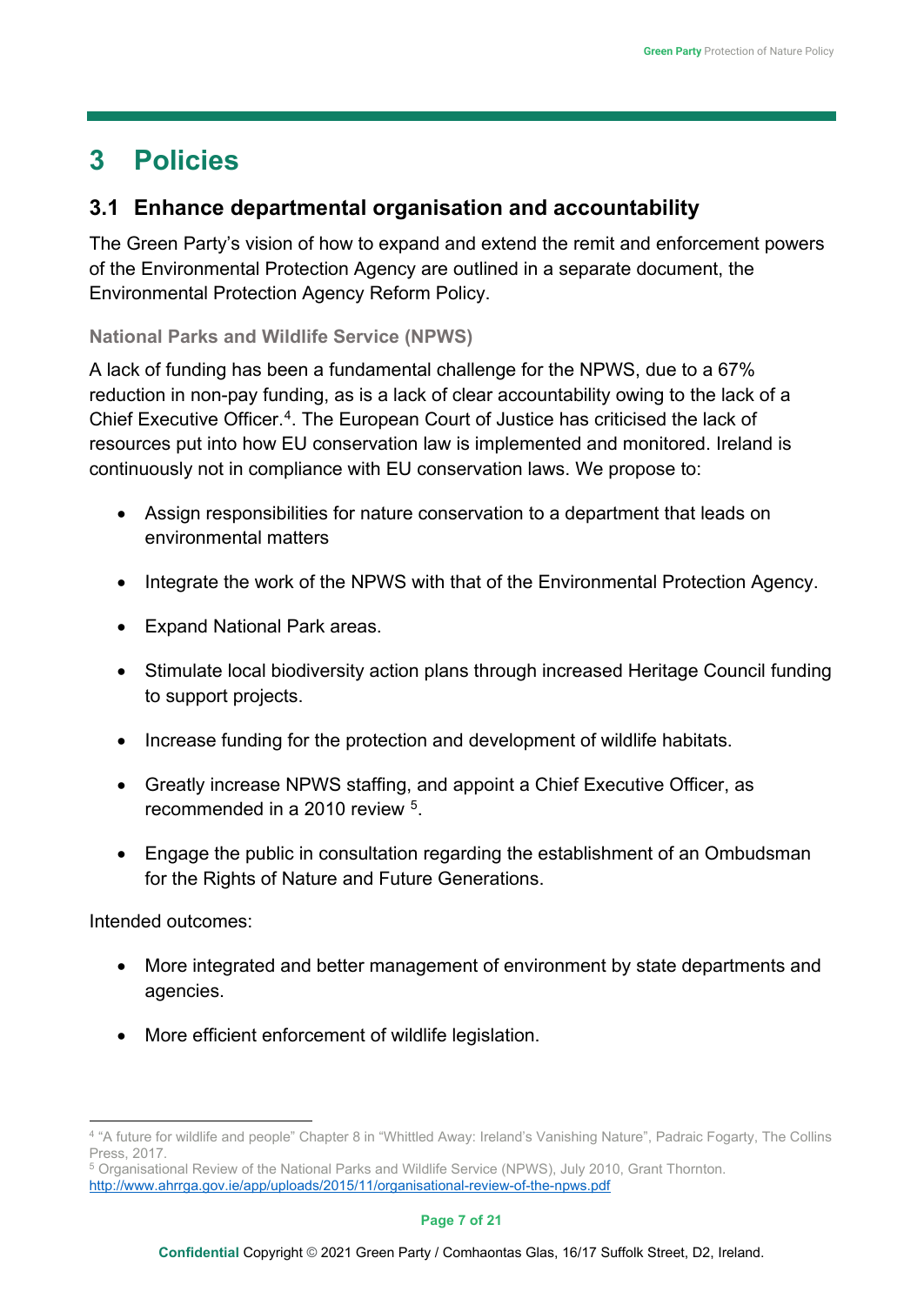- Better resourcing, management and accountability of the National Parks and Wildlife Service in delivering its services.
- Fulfil obligations to the EU, including the designation of Natura 2000 sites.
- More extensive protected habitats will counteract the fragmentation associated with species decline.
- Mitigation of damaging endemic and novel species changes caused by climate change, agriculture and industry.

#### **Departmental Responsibilities**

Our national environmental responsibilities are currently scattered between several governmental departments:

Arts, Heritage, Regional, Rural and Gaeltacht Affairs for biodiversity;

Housing, Planning, Community and Local Government for planning and development;

Agriculture, Food and the Marine for agriculture, food, fisheries, forestry and rural environment, including green subsidies;

Communications, Climate Action and Environment for conservation and management of freshwater fish.

This creates major inefficiencies and a lack of joined up thinking in the management of the natural environment, which has contributed directly to the wholesale degradation of the Irish environment, under the well-meaning but disorganised and unco-ordinated efforts of separate departments. It is now particularly urgent that we bring these responsibilities within a stronger Department of the Environment, whose work will need to be intimately managed in conjunction with the Dept. of Agriculture. To ensure the effective co-operation between the two departments, we propose the appointment of a Junior Minister specifically tasked with this.

# <span id="page-7-0"></span>**3.2 National Action plan for the Environment**

We propose to introduce a major initiative to consult with all relevant bodies including NGOs and the public. It will:

- identify activities and products that harm the natural environment including air, water, soil and wildlife
- devise action plans to eliminate them and restore habitats, species, and quality of air and water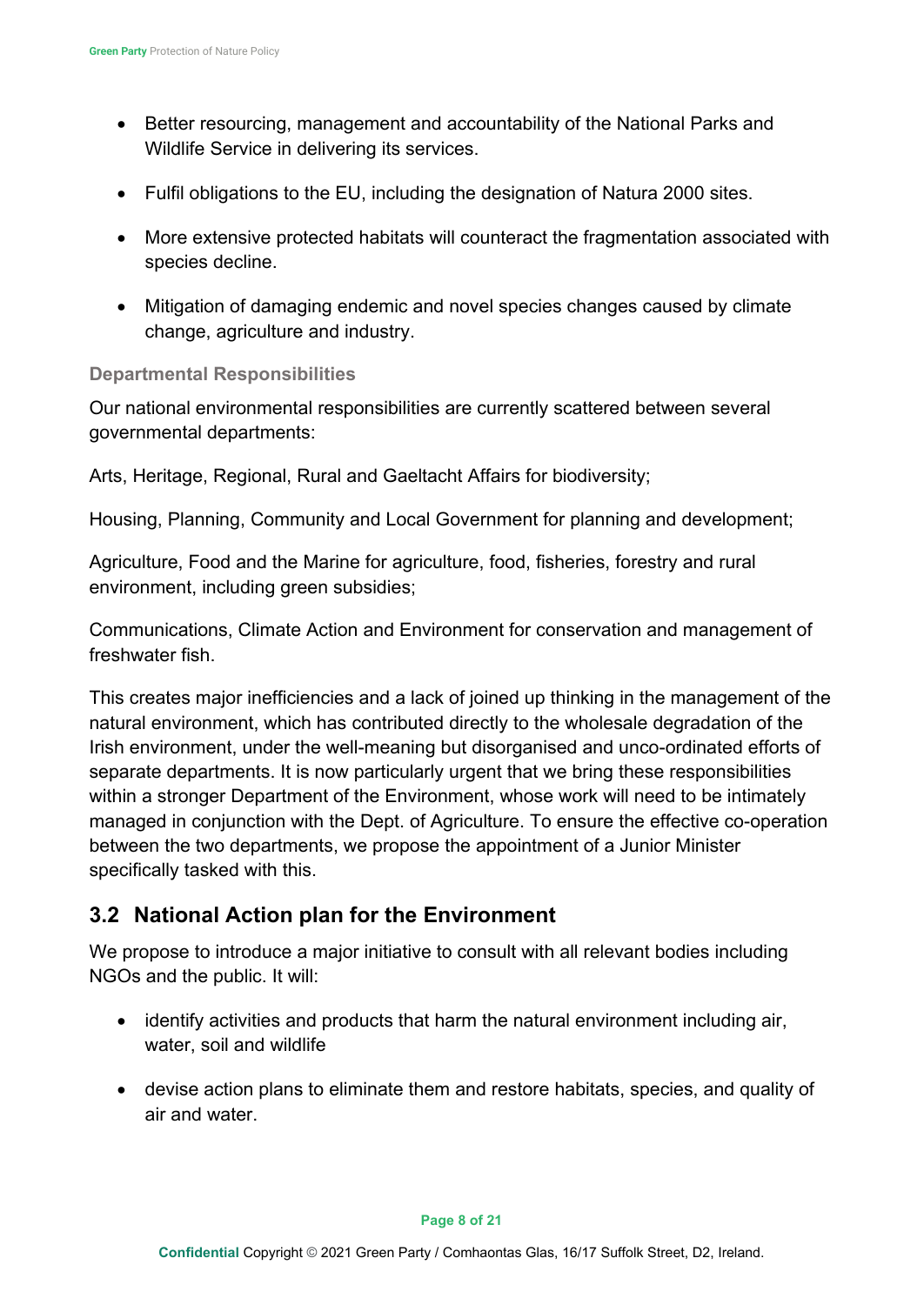- identify and quantify the benefits of expanding and strengthening our natural habitats to Irish society and economy.
- uphold our international Convention on Biological Diversity (CBD) obligations on conservation of habitats and species.
- Outline targeted investment in surveying, monitoring and research, through the NPWS and other bodies.

Following this, a vision for what the Irish countryside and biodiversity should look like in 2030 will be translated into a high-level blueprint ("White Paper") describing the structures and actions that are needed to achieve this vision. This will integrate the needs of farmers to make a living, the need to generate energy, the need to mitigate climate change emissions, and the need to increase rather than degrade soil quality and biodiversity.

# <span id="page-8-0"></span>**3.3 Water and Soil**

Water is a precious natural resource, and the island of Ireland has abundant sources of it. As a commodity, water is going to become more and more valuable internationally in the years ahead, and it is, therefore, a huge economic asset of the country, for supply to industry, agriculture and households (see the separate Green Party Water Policy which deals with the management of this supply $\rm^6$  $\rm^6$ . "Water is much more than this - as without water, human life cannot exist. Additionally, water also supports our quality of life, our tourism, and the ecosystems and biodiversity that they both depend on. We need to value natural waters, and appreciate the substantial economic and other costs to society when their value is neglected.

### **Our Lakes, Rivers and Streams: Pollution and Flooding**

Ireland's waters are substantially polluted, and government-driven dairy herd increases will likely increase these problems in the south and south east, where the problem is most acute.

- 48% of rivers, 57% of Lakes and 4% of coastal environments show moderate, poor or bad pollution levels.
- There were 70 incidents of fish kills in the 2010-2012 period.
- Although river nitrate and phosphorus levels have lowered, eutrophication of lakes has increased.
- 51% of samples of ground water are contaminated by faecal coliforms, mainly from problem septic tanks.

<span id="page-8-1"></span><sup>6</sup> <https://greenparty.ie/wp-content/uploads/2015/12/Green-Party-Water-Policy-2015.pdf> and [https://greenparty.ie/wp](https://greenparty.ie/wp-content/uploads/2014/12/GreenParty-ExpertWaterCommission.pdf)[content/uploads/2014/12/GreenParty-ExpertWaterCommission.pdf](https://greenparty.ie/wp-content/uploads/2014/12/GreenParty-ExpertWaterCommission.pdf)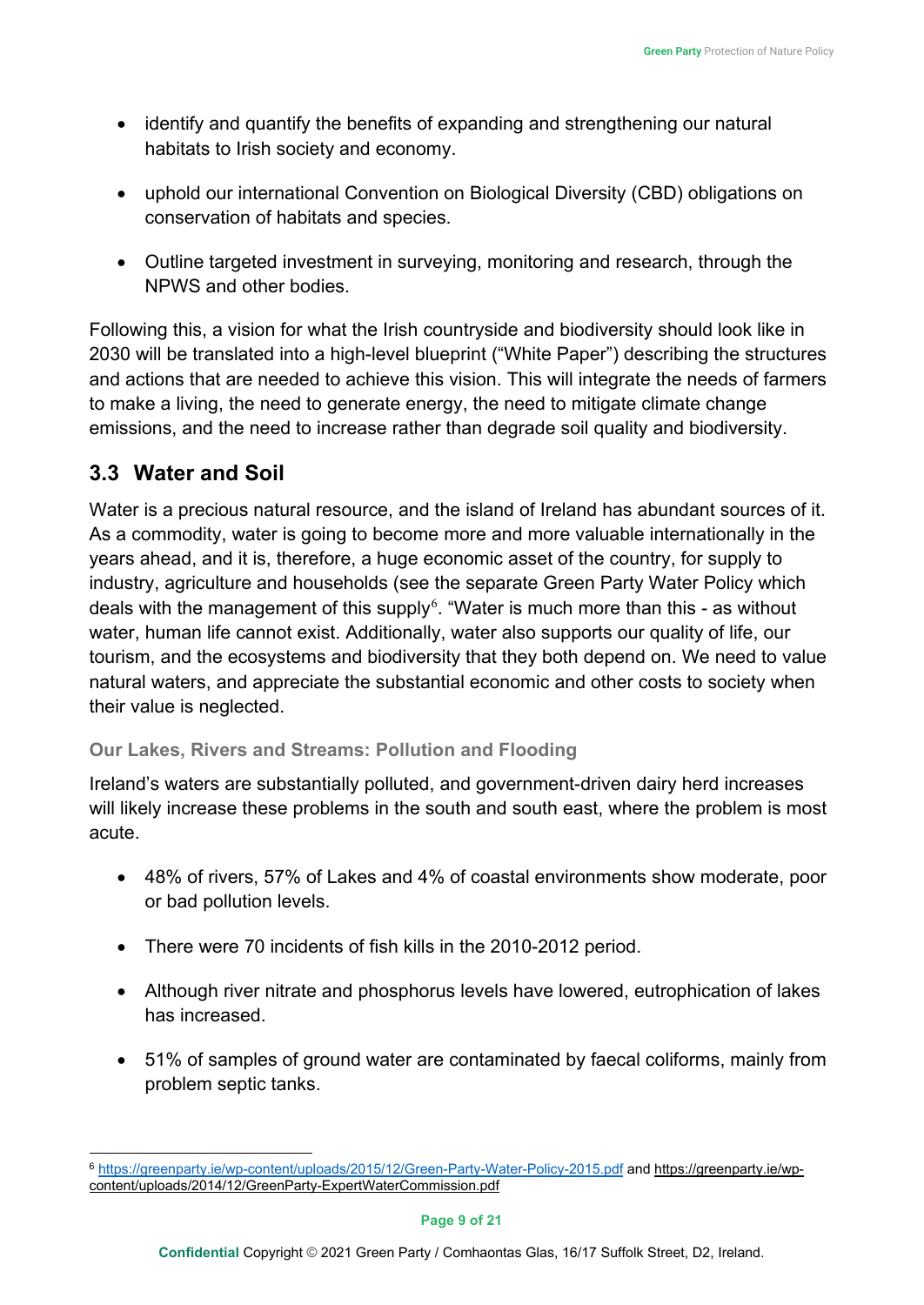What we propose to do, in order to tackle this:

- Better targeted implementation of the E.U. nitrates and phosphates directives..
- Explore potential of an insurance levy against fish kills in areas where silage seepage is a real threat.
- Proper investment in treatment work filtration systems to prevent Cryptosporidium contamination (see Water Policy).
- Monitoring and upgrading of septic tanks. The current practice of advisory notes may be strengthened to a licensing system with sufficient time being given to upgrade using the generous grant system.
- Ensure proper and realistic environmental assessment for any targeted increases in herd numbers.
- All bottom ash of mass waste incinerators in operation in Republic of Ireland be considered as toxic, hazardous waste and as such, this waste must be contained hermetically for treatment and disposal in a safe and effective manner, with no consequential harm to life and our environment.

We must also be vigilant against emerging threats, and provide resources to tackle them. These include:

- Pesticides that contain neonicotonoids that damage insect pollinators, as well as hormone altering substances such as endocrine disrupting chemicals, both of which should be prohibited from use.
- Use of plastic micro-particles in cosmetics and cleaners, which enter the water courses and are absorbed into the marine flora and fauna. These also should be banned from use.
- The Zebra Mussel continues to expand its range. Ongoing research is needed to monitor this and other invasive species and control their impact.

Mismanagement of the environment has led to increased disturbance through periodic flooding. The burden to society of flooding is enormous, with personal suffering from damage to homes and loss of insurance cover, increased pollution, and degradation of soil and ecosystems. It has been shown that habitat restoration, such as in peatlands, can reduce flooding problems<sup>[7](#page-9-0)</sup>. Our policy on High Nature Value Farming will seek to tackle

<span id="page-9-0"></span><sup>7</sup> Co-benefits for Water and Biodiversity from the Sustainable Management of High Nature Value Farmland, J. Moran & C. Sullivan, for the Environmental Protection Agency, 2017, see

[http://www.epa.ie/pubs/reports/research/biodiversity/research209.html;](http://www.epa.ie/pubs/reports/research/biodiversity/research209.html) and see also Martin-Ortega, J., Allott, T.E.H., Glenk, K. and Schaafsma, M., 2014. Valuing water quality improvements from peatland restoration: evidence and challenges. Ecosystem Services 9: 34–43.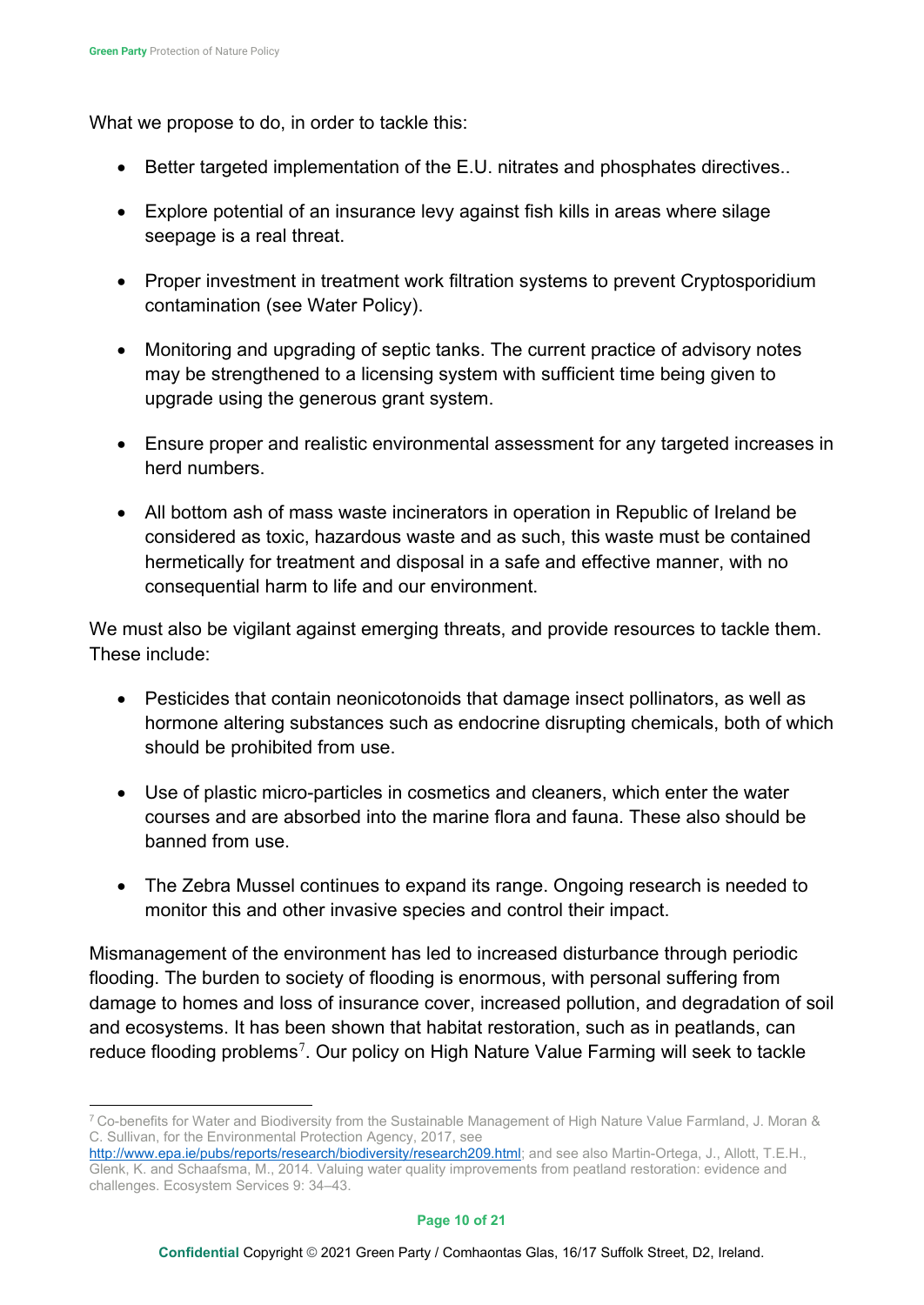these problems in the one third of less economically viable agricultural land<sup>[8](#page-10-1)</sup> that falls under its remit (see Agriculture Policy), with the goal of reversing the extent of flooding in river catchments served by such regions. We will publish a road map for averting and minimising flood damage in the Shannon Basin and other areas. This will encompass:

- An assessment of the annual cost of flooding;
- Completion of surveys
- Completion of National Landscape Character Assessment
- Estimates for various flood prevention scenarios.
- **Consultations**
- Legislation for the place of Landscape in law.
- Ministerial responsibility for flood relief plans and implementation.

#### **Soil**

"We recognise that soil is a complex living ecosystem - a home for numerous species which has a right to its own healthful existence. We also recognise that soil provides human beings with the very source of life - through the production of healthy plant species on which we depend daily for sustenance. The state of soils globally is appalling and declining at alarming rates (UN FAO). Given the timespan that it takes for soil to develop, it may be considered a finite resource - and hence one facing extinction. Lack of political will and inadequate legal frameworks are part of the problem - there is no legal framework to protect soil in the EU, for example. Recognising the crucial importance of protecting the rights of soil ecosystems to a healthy existence, we commit to working towards addressing this gap at national level. Hence, we will work with our partners to consider how an ecological legal paradigm and the rights of nature framework can provide tools to ensure the thriving soil ecosystems for generations to come. Monitoring is an important component of the governance framework, and we will ensure nationwide testing of soil is repeated at least every five years to help direct planning of its development and conservation by farming, water management and forestry practices. See also our section on so[i](#page-20-1)l preservation in our Agriculture Policy.<sup>i</sup>

# <span id="page-10-0"></span>**3.4 Landscape – Rural and Urban**

We need to highlight and stress the role and importance of Local Councils in helping with environmental initiatives. We need to develop further the existing legislative, insurance, and practical arrangements to foster access to land for both tourists and citizens, while

<span id="page-10-1"></span><sup>8</sup> S. Matin, C. A. Sullivan, D. Ó hUallacháin, D. Meredith, J. Moran, J. A. Finn & S. Green (2016): Predicted distribution of High Nature Value farmland in the Republic of Ireland, Journal of Maps,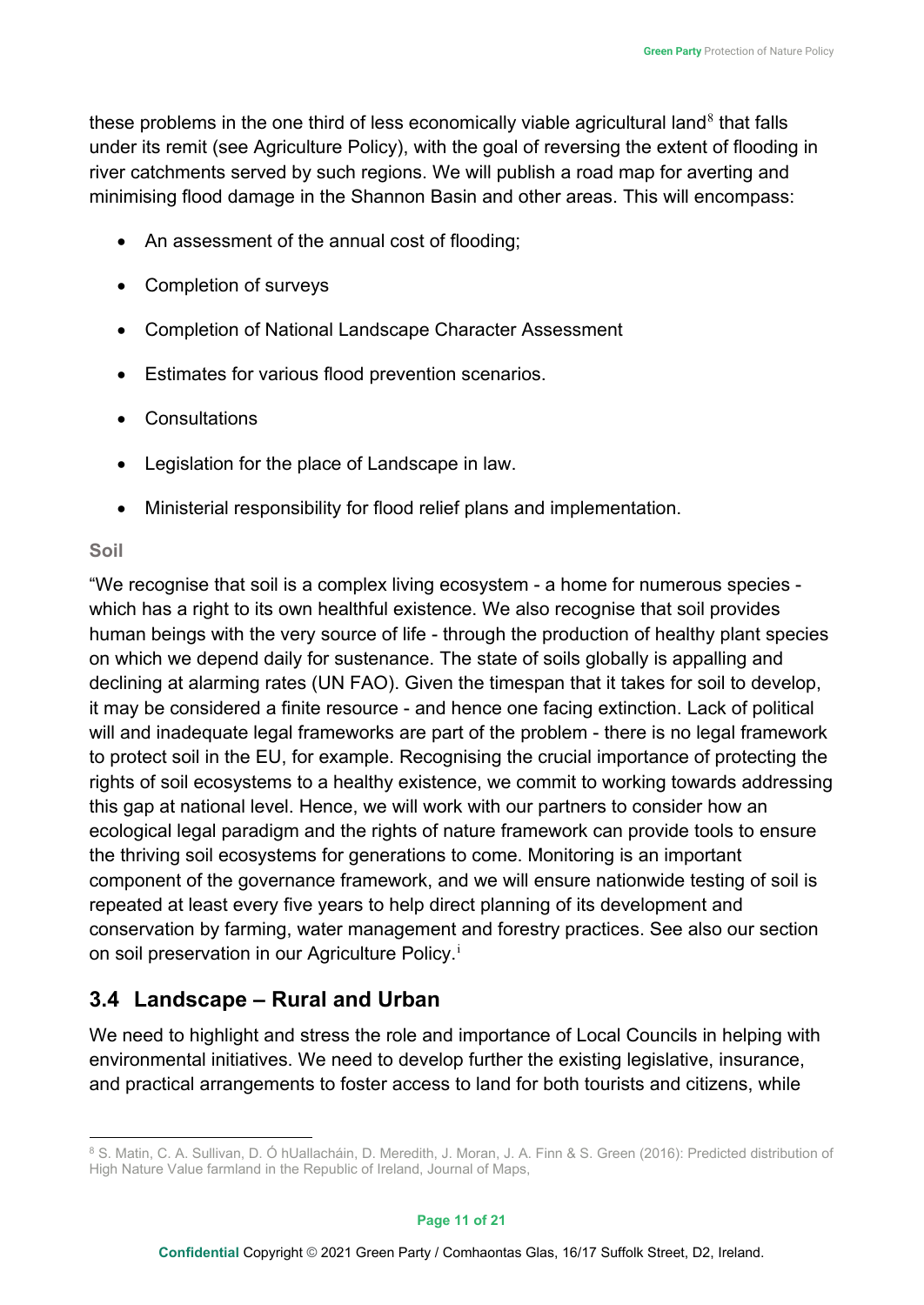addressing the concerns of landowners. We will introduce measures to give statutory powers to local councils:

- Provide grants through local authorities towards local talks and lectures, nature museums, creation of parks etc
- Provide access to the world of nature, whether it is through the procurement of public lands and creation of more public parks, gardens and forest walks, butterfly houses in villages, local museums in every town showing for example the local flora, fauna or geology and flower and herb gardens in every village.
- Connect/enhance ecosystems/Infrastructure, e.g. flood alleviation, shade, recreational space, functional green spaces
- Provide rural walks and support farmers with grants and resources to open their land for recreation
- Strictly enforce planning laws to create nature spaces, whether small civic gardens, copses, parks, orchards, allotments etc. in all villages and towns.
- Create employment to design, develop and maintain the walkways, paths, and other nature spaces.
- Acquire/procure more land by the State for the benefit and use of the whole population.
- Facilitate employment opportunities for horticultural and landscape gardeners in municipally- run gardens and parks.
- Assist local authorities in establishing Nature's Rights Zones in conjunctions with organisations who are promoting this approach.
- Ensure that each local authority urgently appoints an appropriately qualified and experienced Biodiversity Protection Officer to a full-time post. All local authority decisions that are likely to have a significant impact on biodiversity shall be referred for written comment to the BPO at the earliest possible moment in the process, when all options are open, and before any decision has been made

#### **Trees**

At present only 11% of the island is forested, compared to an average of 40% in Europe. Of this, only 2% of our forests are native woodlands, the remainder being commercial, mainly coniferous, forests $^{\rm l}$ . The Green Party Forestry Policy $^{\rm l}$  is set out in a separate document, which should be read in conjunction with this policy, but the following additional measures should also be implemented specifically in recognition of the rights of trees and shrub to a healthy existence and as a means to promote biodiversity."

#### **Page 12 of 21**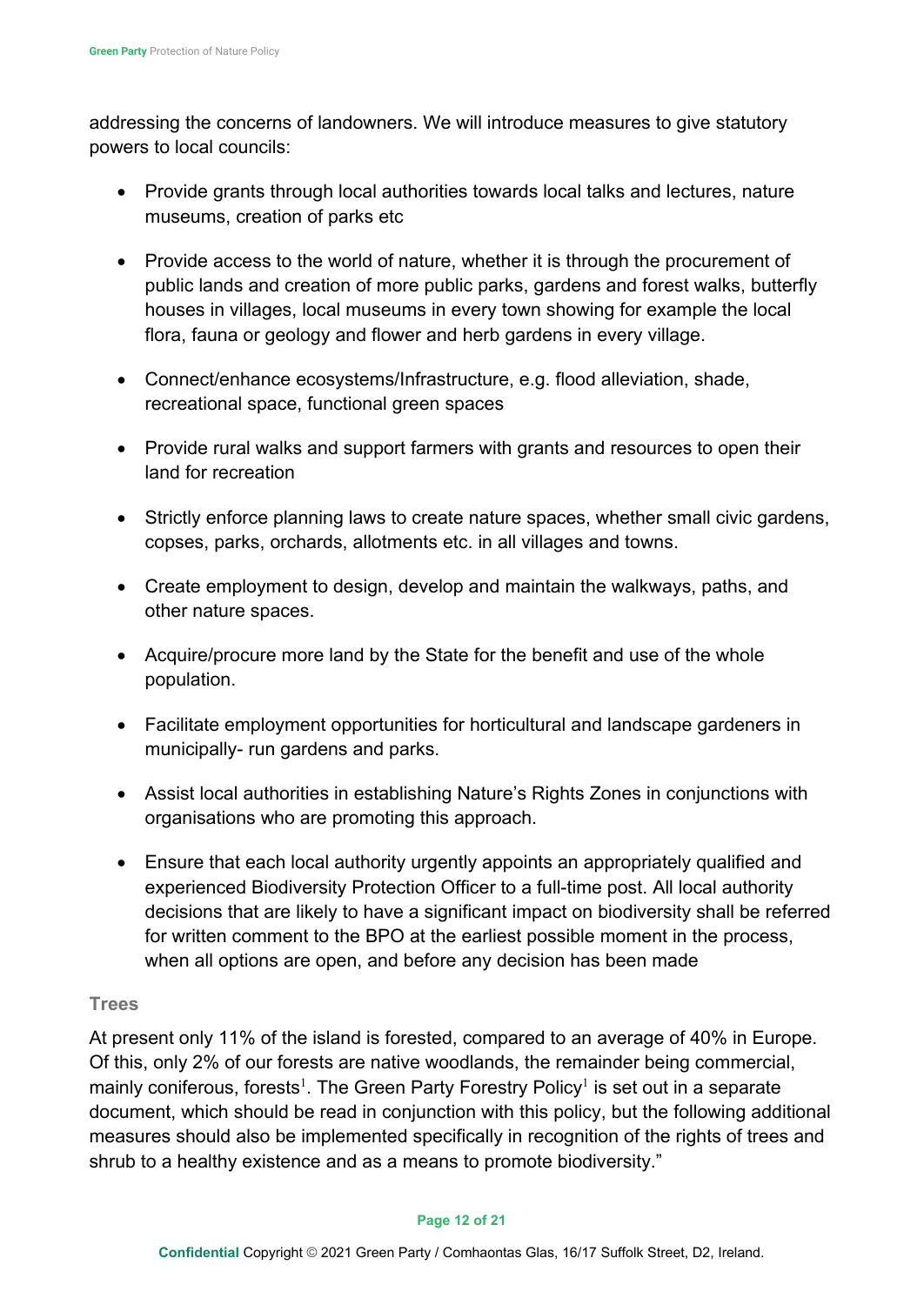Tree and shrub planting should be prioritised to enable re-wilding of tree and shrub ecosystems and to generate biodiversity, carbon sequestration and oxygen production $^{\rm l}$ . We propose a nationwide scheme of deciduous tree planting in rural and urban areas using appropriate ecological expertise, in:

- Farmland copses and shelterbelts.
- Unplanted areas adjacent to railway lines, canals, route ways, unattended land etc.
- Street side planting.
- Supermarkets and shopping complexes including those without sufficient landscaping
- Lands adjoining rivers and streams.

The long-term benefits of this are immense. Ireland, with its climate and soil, is ideally suited to growing trees, and indeed they grow faster here than elsewhere in Europe.

- They would provide huge improvements to the air we breathe, absorbing carbon dioxide, and emitting oxygen.
- They would improve drainage, minimize flooding, and prevent soil degradation and run-off from heavy rainfall and floods.
- They would be a haven for wildlife, increasing populations of birds, mammals, insects and bees.
- They would be a future sustainable resource for housing, furniture, and crafts.
- They would transform the landscape into one of beauty and variety and help to soothe and please the human spirit and ease the stresses of modern life.

We can raise awareness of the urgency of carbon storage, e.g. by providing an incentive scheme (e.g. a free tree and shrub) for every person in the state, which they can grow in their gardens or in the local community. Small local efforts create positive ripples and actual carbon benefits

#### **Hedgerows**

Hedgerows are estimated to cover 3.9% of the Irish landscape and contain many species of trees, bushes, and other plant life. Without them many of these could disappear from the Irish landscape. They form vital arteries for birds, animals & insects to move, feed, colonise and bring up young secure from predators. They help create a food chain for animal life.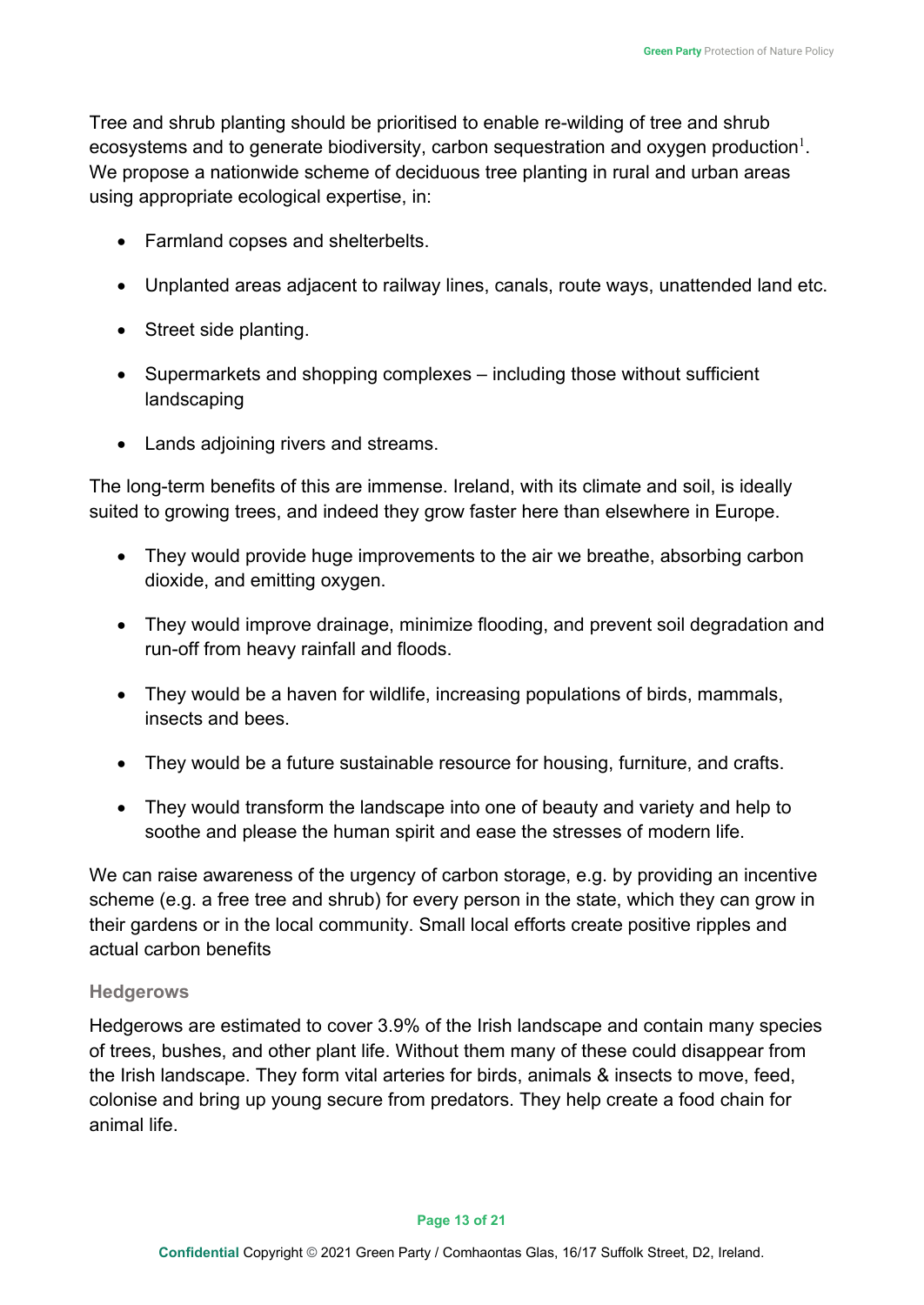Increased intensity of farming management is one of the greatest threats to hedgerow biodiversity, involving either removal or over-cutting. Between 2006 and 2012, nearly 2% of hedgerows were lost<sup>1</sup>.

Policies will be pursued to safeguard hedgerows and to encourage their flourishing for generations to come. These would include:

- Common Agriculture Policy (CAP) incentives need to be made flexible to discourage field maximisation and drainage at the expense of hedgerows. The Department of Agriculture will monitor and report regularly on the maintenance and development of hedgerows as an aspect of its review of land usage, to ensure hedgerows are not losing out to intensification.
- The Green Party calls for specifications that would regulate the extent to which hedgerows can be cut to: 2 metres in width and height for hedgerows along the roadside, with exceptions for hedges along road ways and junctions where safety is an issue, and 3.5 metres in height, 2 metres in width, for hedges in fields.
- The retention and conservation of hedgerows with appropriate species and sustainable management. In addition, to meet Ireland's international obligations (including the EU's Birds and Habitats Directives), and to reverse threatened and diminished biodiversity, revise section 40 of the 1996 Wildlife Act (as amended) to continue the closed period on annual hedge-cutting from 1 March to 31 August.
- This would be a means to safeguard the wide range of ecosystem services hedgerows provide and protect wildlife, including some very threatened species (birds, pollinators, bats etc.,) that hedgerows sustain as a critical habitat. The Green Party advocates that later cutting should be encouraged and incentivised.
- As conserving hedgerows is critical for biodiversity, as well as of considerable significance for Ireland's landscape heritage, farming and archaeology, the Green Party advocates the formation of an advisory forum to bring together stakeholders to shape a framework for hedgerow conservation. This may include actions to implement agreed policy and best practice, education for hedgerow establishment and management for farmers and Local Authorities and procedures for conservation to thereby share knowledge and ideas, to encourage and inspire, to resolve conflicting interests and to work with farmers and other land managers to conserve, enhance, celebrate, and maximise the private, public and environmental benefits from Ireland's hedgerows.
- We propose to halt all imports of honeybees into the Republic of Ireland, and work for cooperation with Northern Ireland to bring forth a ban on all imports into the island of Ireland

#### **Page 14 of 21**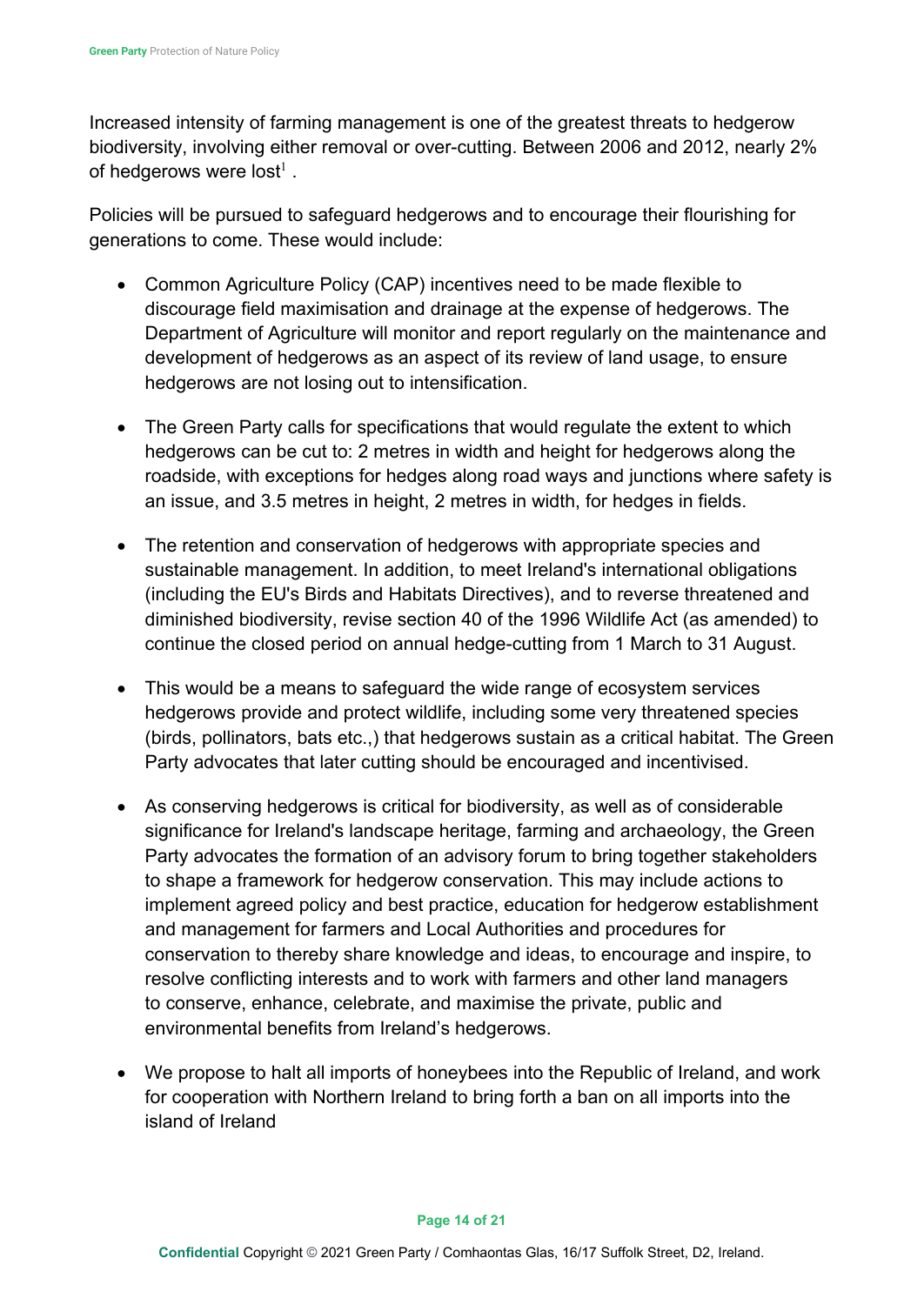## **Peatlands**

There is an urgent need to reduce destruction of remaining peatlands in Ireland. We have less than 30% of the peatlands that existed in 1900, including less than 1% of active raised bogs (An Taisce). We are in danger of going the way of the Netherlands, which has lost all of its bogs in recent times. Peat is an important carbon sink in the fight against climate change. Burning of peat is a bigger carbon emitter than coal in producing electricity, and therefore we need to immediately stop peat burning in power stations and discourage low-scale saving of turf in the countryside.

We will preserve and where feasible re-instate bogs for the unique biodiversity they provide and for cultural, landscape and climate reasons. Raised Bogs are of considerable conservation value in Ireland, and less than 1% of this once extant resource remains. The legal protection for these last remaining active raised bogs is in place; what is needed is the political will to resolve outstanding issues and deliver proper protection for the benefit of future generations.

# <span id="page-14-0"></span>**3.5 Climate change and its implications for the natural environment**

The EPA estimates that 1200 deaths occur in Ireland annually arising from the poor quality of air we breathe, largely caused by the burning of fossil fuels. The transition to renewable energy needs to be speeded up, as detailed in the Green Party Energy Policy $^{\rm l}$ , not only to reduce climate change, but also to reduce the serious health damage caused by such polluting emissions,.

The Paris Accords "recognise the importance of averting, minimising and addressing loss and damage associated with the adverse effects of climate change" and commits governments to "strengthen societies' ability to deal with the impacts of climate change". The report "[State of Biodiversity for Food and Agriculture in Ireland](http://www.biodiversityireland.ie/wordpress/files/SoWBFA-Country-Report-Ireland-2014.pdf)" states that climate change is a pressure on 10% of Irish habitats protected under the EU Habitats Directive, and there is evidence that it is already negatively impacting coastal habitats $^{\rm l}$ .

We propose to publish a road map for changes in land use and for the optimal use of land so as to minimise carbon emissions. This will take into account the impact that climate change will have on our biodiversity, with substantial shifts in bird species as the country warms up, as well as changes to many other species groups, including economically important insects that provide both benefits and dangers to agriculture and the natural environment. This road map will seek to resolve the challenges by natural means rather than by construction, where possible.

# <span id="page-14-1"></span>**3.6 Agriculture**

Agriculture exerts the largest pressures, threats and opportunities on species and habitats in Ireland, simply because so much of our land is for agricultural use. Innovative agricultural practises working closely with the agricultural sector also offer the greatest opportunities for improving the natural environment and biodiversity. It is essential that the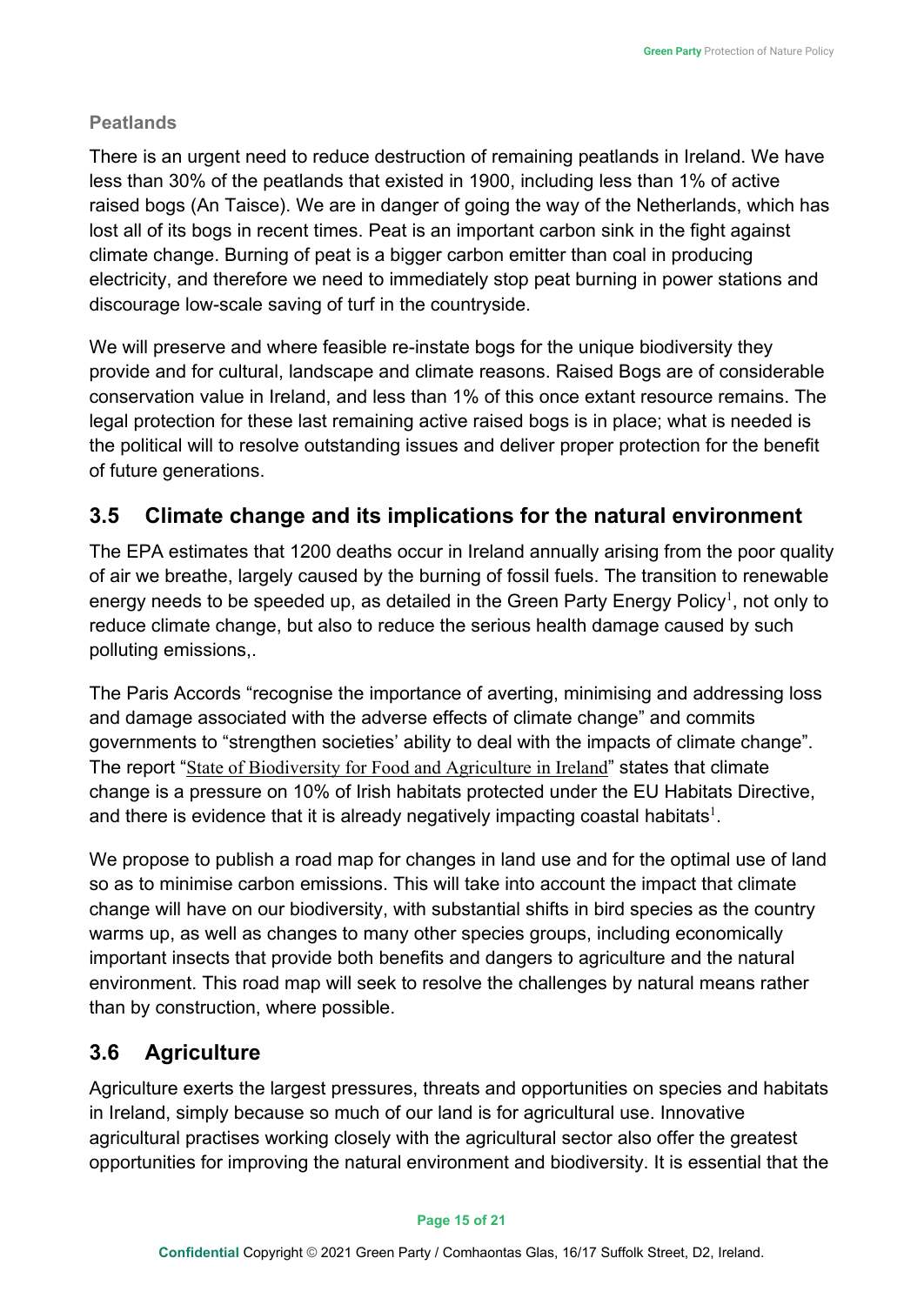industry is engaged in environmental protection if we are to safeguard our ecosystem for the future. The Green Party Agriculture Policy<sup>1</sup> addresses the issues in this key sector, in particular how agricultural supports targeted to achieve environmental gains (Greening and GLAS payments) should be linked to measurable biodiversity and other environmental benefits. That policy should be read alongside this policy document.

## <span id="page-15-0"></span>**3.7 Conservation of Habitats and Biodiversity**

Ireland's environment faces the following substantial problems:

- The 2013 Status of European Habitats and Species details the state of Irish habitats and species numbers. Since 2007, only 6% habitats demonstrate a genuine improving trend, 31% habitats are considered to be declining, no change is reported for 48% habitats and an unknown trend reported for 5% habitats (NPWS, 2013). Nationally we are failing to meet our legal obligation to protect and improve the status of our species and habitats on the most basic level.
- The consistent funding cuts to the NPWS, have limited the scope of their operations. With proper funding, the NPWS would be capable of managing these issues and meeting the basic requirements of our environmental obligations.
- The "EU Birds and Habitats Directives" are supported by hundreds of thousands of citizens in Ireland and in Europe. They are vital in our efforts to restore and protect all aspects of the natural environment. However, these directives face some threats at European level, and Ireland needs to campaign strongly to protect the directives.
- In contrast with most other European countries, Ireland lacks a network of legally protected sites of national, regional and local importance (the current network of SACs (Special Area of Conservation) and SPAs (Special Protection Area) are protecting sites of European importance). Such a network was in place until 1990 with the designation of the Areas of Scientific Interest, but has become redundant as a legal challenge found the designation process to be unconstitutional. The removal of this pillar of nature conservation policy should be rectified.

We propose to:

- Complete the "designation" process for planned special areas of conservation.
- Meet current EU obligations<sup>1</sup>
- Give the National Parks a legal basis and protection under law, including by proposing to designate national parks as legal persons with the right to a healthy existence.
- Special financial and taxation incentives should be available for landowners and farmers who are willing to designate their land as Important Nature Areas under a

#### **Page 16 of 21**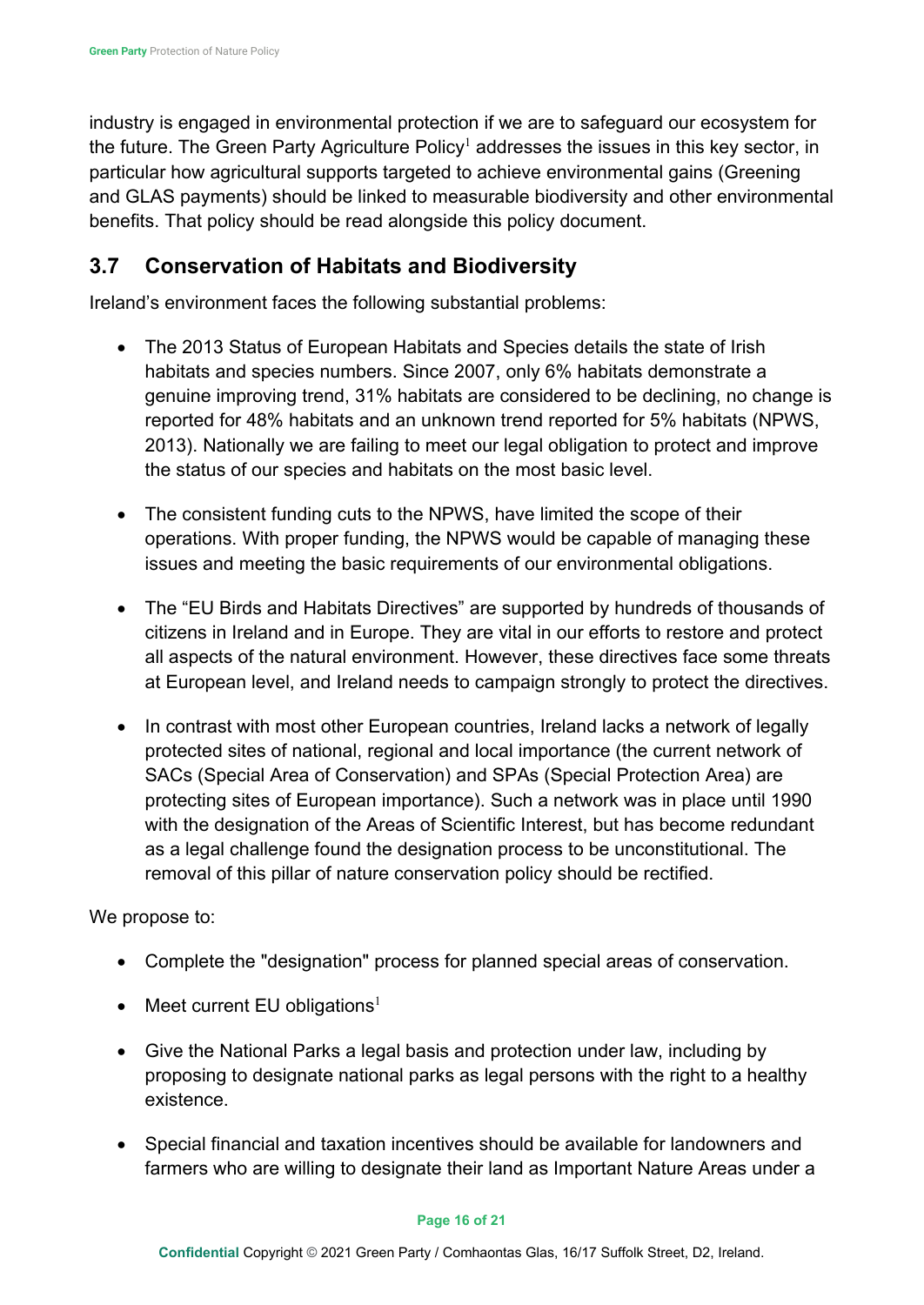medium to long term agreement, and carry out specific, target-driven management actions to achieve nature conservation objectives (see above under High Nature Value Farming).

• We will implement stronger supports for conservation NGOs who provide a dynamic, meaningful and positive input into the development of public policy and awareness.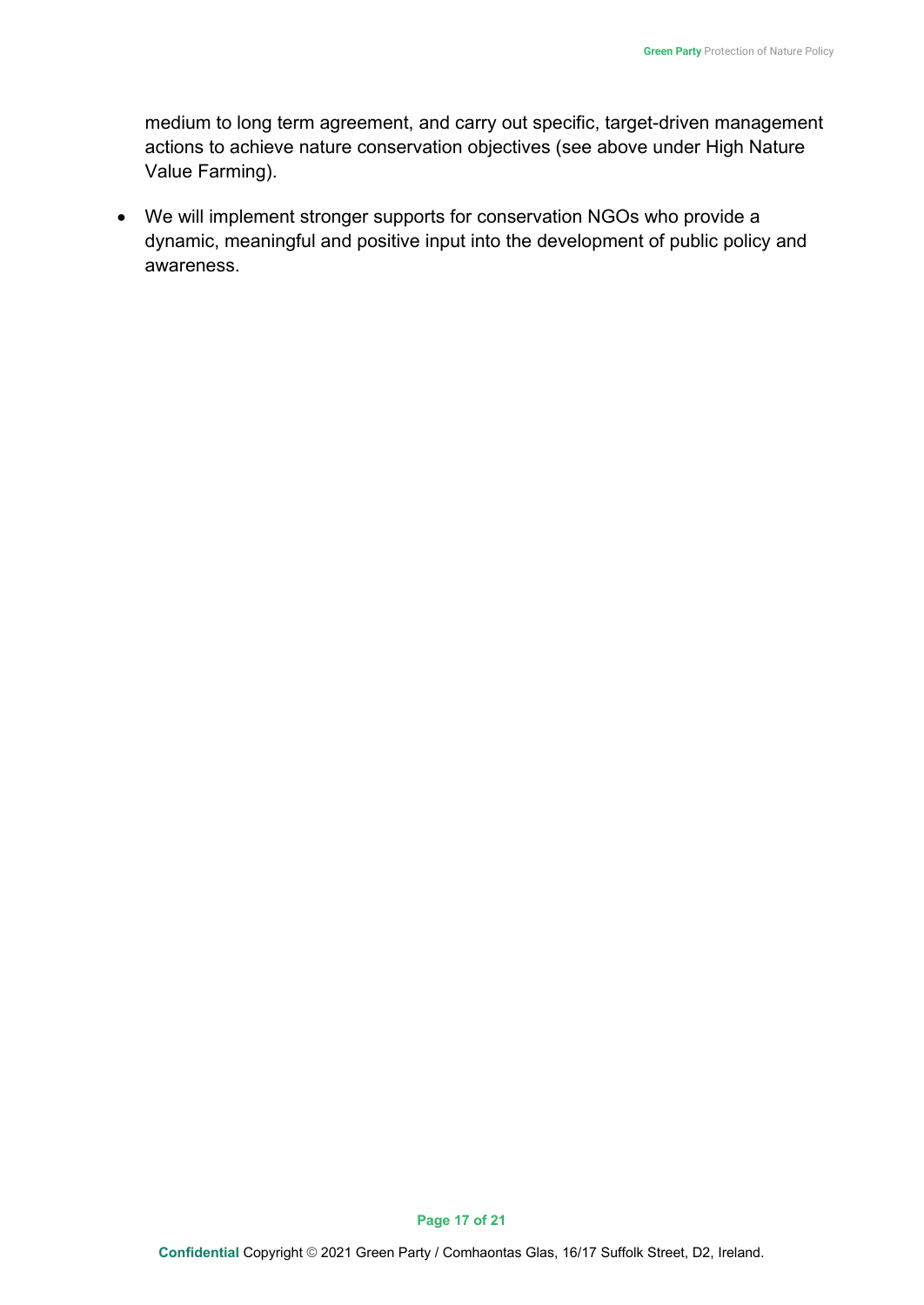# <span id="page-17-0"></span>**4 Rights of Nature**

Nature and the environment must be granted stronger legal rights to exist, persist, be maintained and be restored.

- We will develop legislation to provide for the rights of nature in coordination with legal experts. We will engage in public consultation, as well as in dialogue with countries that have successfully integrated rights of nature into their constitutions and legal frameworks.
- We will develop a proposal to protect the rights of nature and the environment within the Irish Constitution
- The rights of nature will be developed in such a manner as to support humans flourishing in harmony with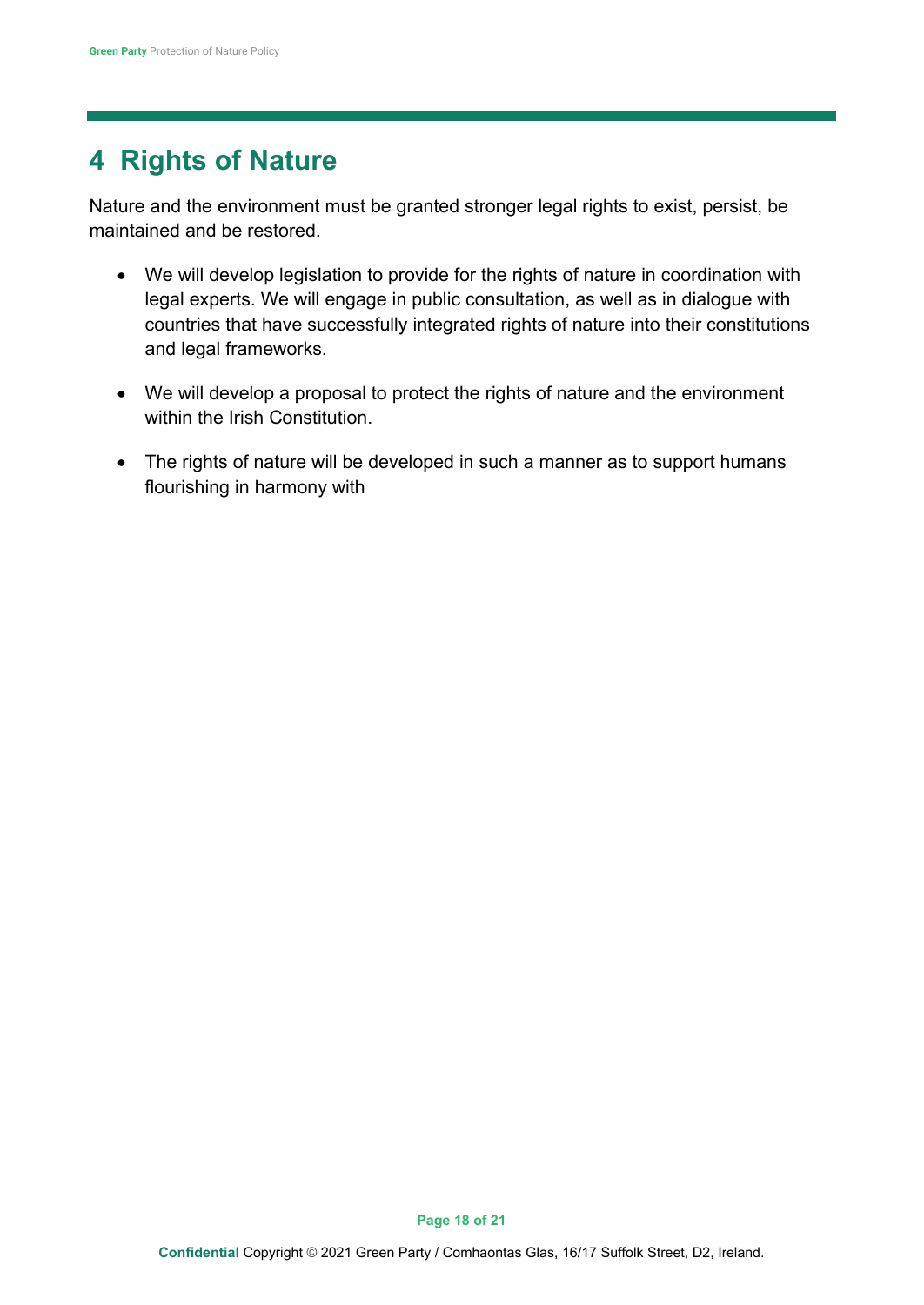# <span id="page-18-0"></span>**5 Education/promotion**

The engagement and support of all sectors of society is vital to protect nature. We will:

- Introduce a high level promotional and educational campaign to promote Ireland's biodiversity and our interrelationship with nature. The Wild Atlantic Way has been a phenomenal success in promoting tourism along the west coast of Ireland. A similar large-scale promotional drive is needed to promote Ireland's biodiversity, its value and the benefits it brings to society, via tourism, farming and the recreational economy and the sustenance of a habitable planet for all. their role in supporting life on earth.
- Provide strong economic costings demonstrating the value of environmental initiatives enhancing economic activities, quality of life and well-being.
- Scientific documents such as those on climate change and the Conference on Biodiversity should be "translated" to smaller, more easily read messages for the public.
- Communicate the concept of Ireland as an island, where, apart from climate change, we have the power and capacity to control our own pollution.
- Environmental studies should be more strongly developed in Primary and Secondary schools, educating children about the inter-relatedness and dependencies of all living things in a healthy ecosystem which includes human beings as part of nature, the Countryside Code, the Green Flag policy, and the courtesies and obligations involved in walking on other peoples' property.
- Designate an annual bank holiday feast day celebrating virtues and joys of the natural environment.
- Work with partners to develop educational programmes on Earth Jurisprudence and rights of nature, so as to impart the understanding of a shared home and interdependencies to present and future generations, as well as to impart training in ecological solutions to the societal challenges we face

The Green Schools initiative has played an important role in raising environmental awareness in schools. We propose a major extension of this idea. We propose in addition that grants, be made to all schools that undertake a practical environmental project. The amount of the grant will potentially be significant, according to the nature of the project, and the level of student participation. In order to maximise student participation, the spending of the grant will be decided by the student body, with approval of school management, so as to enhance education facilities within the school or be otherwise directly beneficial to students within the school. Projects may for example include: (i)

#### **Page 19 of 21**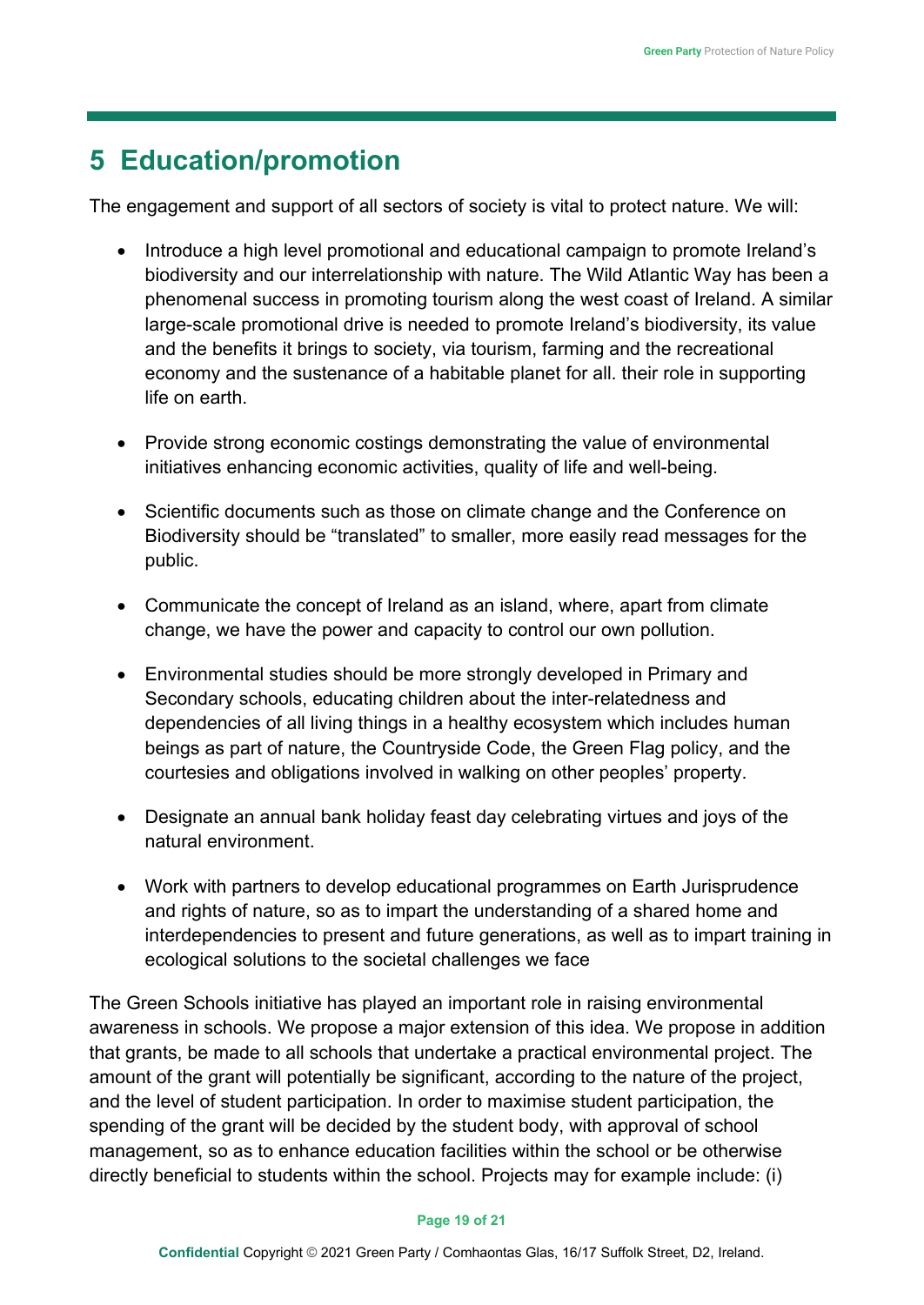Altering public attitudes towards our relationship with and caring for nature (ii) Sciencebased projects (iii) Stimulating environment improvement projects in their area e.g. involving residents and (iv) Direct action to improve the local environment. Factors to be considered in determining the amount of grant will include the number of students involved, and the significance, degree of impact and permanence of the project.